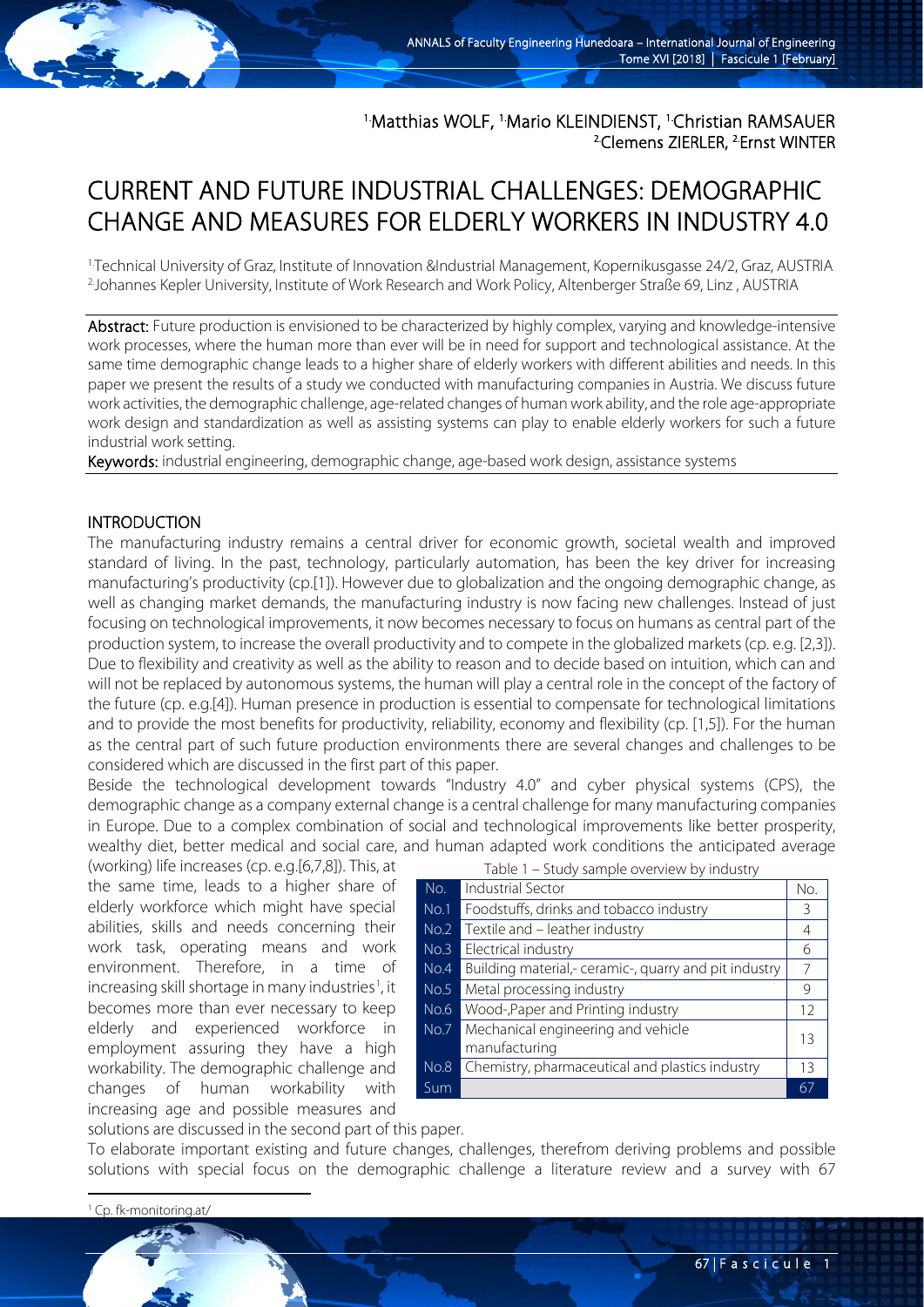manufacturing companies in Austria were conducted. In this study we focused on the technological, organizational and human-based changes of industrial work, the demographic challenge and the special needs of elderly workforce in industrial work settings as well as their aptitude for future manufacturing work. Table 1 and Figure 1 show an overview of the survey sample by industry sector.

# 2. CHANGES TO THE MANUFACTURING INDUSTRY ⧉ External changes

Changing market demands and new technologies lead to several changes in industrial work systems. With the rising demand for customized and specialized products with ever shorter life-cycles automated mass production is no longer



Figure 1 – Sample by industry

economically the best choice. Flexibility, speed and productivity of the production system are considered as the most important factors for competing in the increasingly volatile and globalized markets, as small batch sizes and manually assembled products regain relevance (cp.[4,10,11]). With the increasing number of product variants complexity in production increases as well. In order to deal with this complexity, new methods and technologies like assistance systems and information and communication technologies (ICT) become more important.

# ⧉ Technological changes

Currently we talk about the so called fourth industrial revolution after mechanization, electrification and automation there are now several "enabler technologies" which aim to revolutionize production industry (cp.[12,13]). These technologies should help factories in the future to cope with the changing market demand and increasing volatility.

Therefor the factories of the future are envisioned to be "intelligently" automated factories, in which machines, products, tools, workers and even customers are interconnected to cyber physical production systems (CPPS) (cp. e.g.[4] [16]). These connected sub-systems work together, exchanging information and data and striving for maximum value for each process-step along the value creation chain. Current top drivers of change are cloud technology, big data processing, the internet of things (embedded systems, sensors, etc.), sharing technology (crowd sourcing, crowd working etc.), intelligent automation of tasks (robotics, artificial intelligence, etc.) and advanced manufacturing ("industry 4.0", 3D printing, etc.) (cp. [12, 14]).

For workers this developments lead to an increasing work complexity, as for example the amount of information, which has to be considered in the production process steadily increases. Also it is assumed that future manufacturing processes will consist of many small standardized steps which can be combined in different ways to produce different product variants (cp. e.g. [4][4]). This in turn leads to higher work complexity and an increasing demand for information for the workforce, which can be met by organizational development measures, continuous professional worker training and the assistance of information and communication technology (ICT). The introduction of these ICT systems in manufacturing lines can thereby assist the workers and enable the humans to play a central role in this vision (cp.[15]). At the same time also the worker themselves need to develop a broader skillset in order to cope with the increasing complexity and needed interdisciplinary knowledge.

# $\Theta$  Subsequent change in work tasks, required worker skills and competencies

The introduction of industry 4.0 and CPPS implies significant changes of the production processes, and consequently to work-tasks in the manufacturing industry. This, again, impacts the skills and competencies required of industrial workers. The trend of automating easy and monotonous tasks like machine loading or unloading will continue. Workers will have to carry out more complex and indirect tasks like collaborating with machines at a higher share of their worktime (cp. [9]). The main task for workers will become observation and regulation of highly automated complex processes as well as the supervision and efficient application of machines. (cp. [4,16]). Therefore dealing with information and a big amount of data and interaction with machines will be the basic elements of future work tasks (cp. [5]).

With changing operating means and work tasks also the skills and competencies required of shop floor personnel will change (cp. e.g. [14]). As Industry 4.0 environments contain complex systems due to automation and interconnectivity between system elements, system competence - which includes the ability to recognize elements of the system, identification of system borders, understanding of functions and relationships within the system and the ability to predict the system behavior - will thus be a basic qualification for manufacturing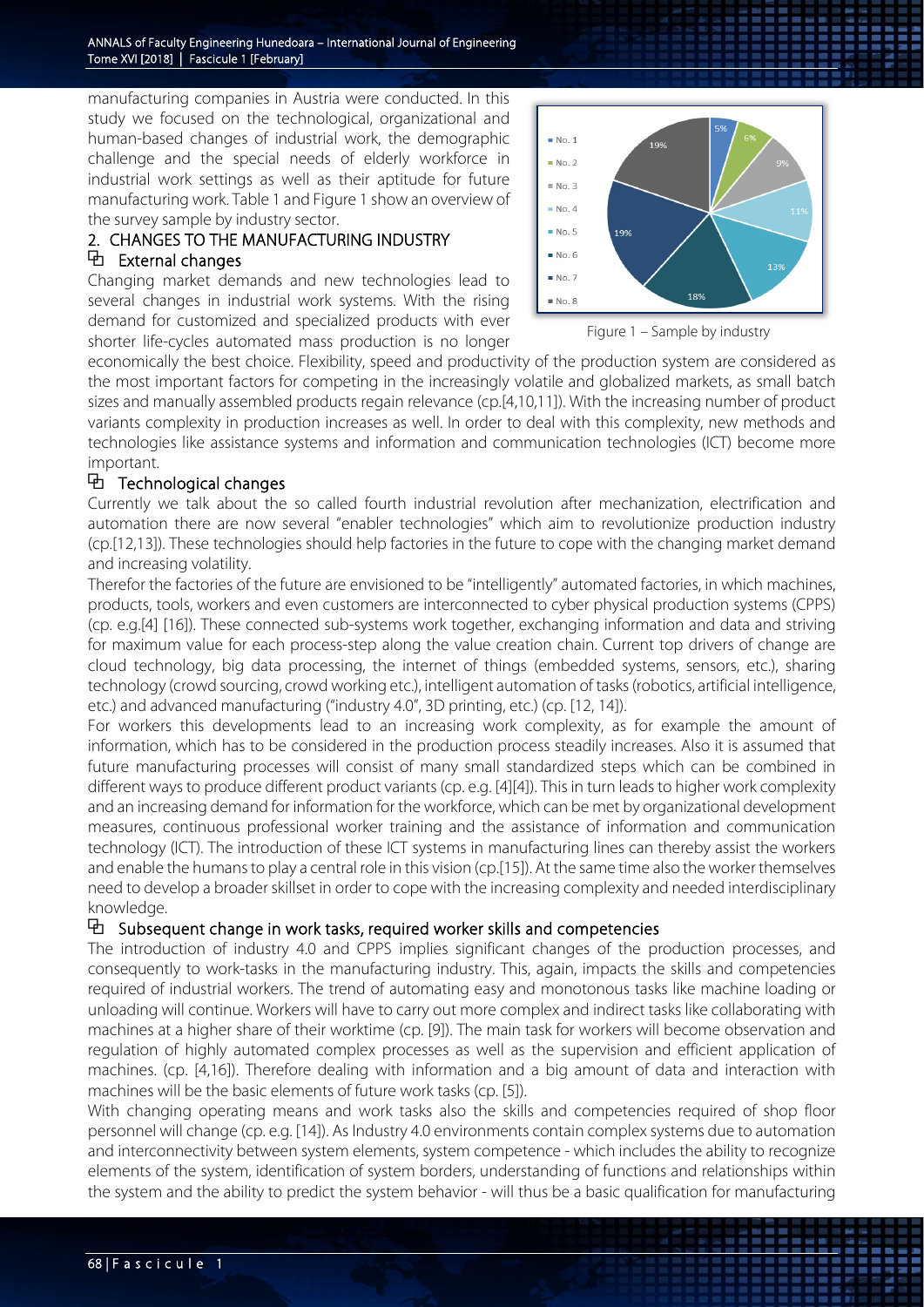work in Industry 4.0 (cp. [4]). Skillsets for future industrial work must contain complex problem solving skills, social skills, process skills and cognitive abilities whereas physical abilities are only seen as core requirement in a very low percentage of jobs (cp. [14,17][34]).

In short especially skills related to the IT-sector, information- and data- processing and organizational and process- understanding as well as interaction-skills with humans and machines are seen as crucial for workers in modern production systems. Furthermore the willingness and the ability for lifelong learning, multidisciplinary thinking and acting belong to the most important competences (cp. [5,18]). Essentially, this means that industrial workers are expected to become knowledge workers, in a sense that significant portions of their jobs will require activities that involve cognitive abilities like applying (complex) knowledge, searching for knowledge, creating new knowledge or sharing/transmitting new knowledge (cp. [19][19]).

### 3. CHALLENGES FOR MANUFACTURING INDUSTRIES

This changes lead to new challenges for manufacturing companies. Based on the survey results the seven most important future challenges in Austrian companies are listed in Figure 2.

# » Increasing demands on

production system´s flexibility As a result of changes in market demands such as the increasing demand for individualized and specialized products with ever shorter and more dynamic product life cycles, flexible, dynamic and agile production systems will be needed in the future where variantrich production of small batchseizes is economically viable (cp. e.g. [2,12,17,20,21]). 91% of the involved companies rate this issue as number one future challenge.



Figure 2 – Changes in industrial work (own research)

### » Increasing production or product complexity

The technological development leads to new possibilities to meet the flexibility challenge. However the use of "intelligent" production technologies to produce smart products (e.g through embedded systems and components) in turn increases the complexity of products, the production system, the production processes and the work processes. At the same time, the increasing number of variants and decreasing lot sizes also lead to increasing complexity in these areas (cp. e.g. [2,12,20]). 88% of the participants see the increasing complexity as a very important challenge.

# » Increased requirements on worker qualification throughout their careers

Due to the increasing automation and digitalization of production, new challenges are created for companies and their employees, for example in the area of worker qualification. If simple activities such as machine loading are automated, the employees must be qualified for other and more complex activities. However, as complexity of production and products increases, an increase of work task complexity can be expected as well. Therefore, the future workforce must have other skills and higher qualifications and constantly adapt them to the quickly changing working conditions (cp. e.g. [4]).

Increasing demands in worker qualification and training are seen as very important challenge by 82% .

### » Technical development towards industry 4.0 and smart production

The term "industry 4.0" refers to the digitization of production and the linking of the digital and physical world to cyber-physical systems (CPS). In the factory of the future, connected machines are expected to be able to intelligently and independently create "smart" products and to adapt flexibly to the dynamic conditions. (cp. e.g. [12,21]). The introduction of meaningful, innovative technologies in their production processes is a key challenge for 79% of the interviewed companies.

### » Need for temporal flexibility, flexible labor input and adapted working time models

In addition, future work will require greater temporal and geographical workforce flexibility. In order to be able to flexibly meet the requirements of the volatile markets and job market fluctuations, new and more flexible working and working-time models will be needed. (cp. e.g. [2,18,20])

In 74% the need for more temporal flexibility was rated as very highly or highly important challenge.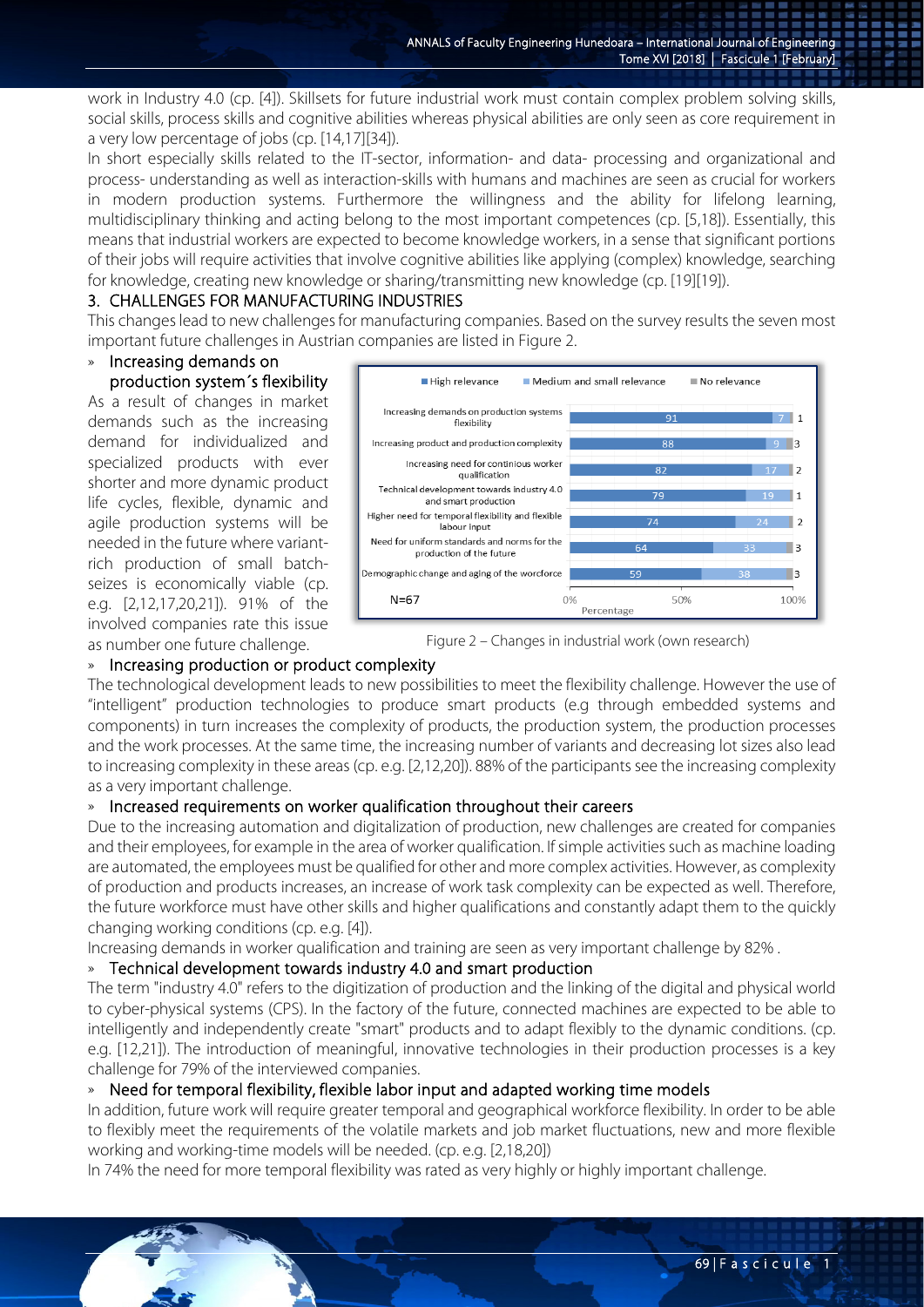### » Need for uniform standards and norms for future production

The networking of machines and people required for industry 4.0, as well as the networking of entire business sectors and companies, which is described by the concepts of horizontal and vertical integration, requires a uniform set of norms and standards. In addition, the issue of data security is a particular challenge connected to this (cp. e.g. [17].

The need for new standards and working norms are a very important challenge for 64% of the sample.

### » Demographic change and ageing workforce

Another key challenge is the increasing average age of workforce due to the demographic change. Elderly people are often seen as less powerful and less resilient group at shop floor workplaces. However, as the group of elderly workers will become the largest group of available workforce, it is particularly important to recognize, exploit and successfully integrate their potential. 59% rated the demographic challenge as highly important for their company. In addition longevity and aging society is one of the top drivers of change in a survey representing 13 million employees in 15 major developed and emerging economies [14].

### ⧉ The demographic challenge

Besides average population aging other problems and issues connected to the demographic change were identified in the manufacturing industry as shown in Figure 3. The most important effects of the demographic change are an increasing need for meaningful and helpful supporting technologies and assistance systems to meet the higher requirements of elderly workers, age-appropriate human resource management (including workplace design, workforce-leadership, age-appropriate personnel development, human-oriented workload and the adaptation of work to user needs), an increasing shortage in skilled workforce and a need for company internal training and worker qualifications. At the same time it is assumed that the demographic change and the higher amount of elderly workforce can lead to problems with the occupational efficiency, the ability to innovate and the loss of operational knowledge if no



Figure 3 – The demographic challenge (own research)

countermeasures are taken. On the other hand less than a quarter (22%) expect new market possibilities deriving from the demographic change (see Figure 3).

### ⧉ The age challenge: Elderly people in current industrial work environments

Most obvious effect of the demographic change is the increasing number of elderly people in society and in industrial work settings. Many physical, sensory and cognitive skills change during the aging process which leads to a mismatch in the workforce's workability and the demands at manufacturing work places. As a result a very low percentage (8.9 % in our survey) of the manufacturing workforce is older than 55 years and only 1,8% is older than 60 years which might become a major problem if the share of workforce aged 55 years and older will increase as predicted by more than 15%.

Important general age-related changes are summarized in Figure 4<sup>[2](#page-3-0)</sup>. Particularly decreasing physical capabilities (e.g. muscular strength or fine motoric skills) decreasing sensory abilities (e.g. sense of hearing or vision) changing cognitive and mental functions (e.g. mental flexibility, speed of information processing, declining function of short term memory) and declining amount of information which can be processed at the same time, as well as smaller willingness to learn new things and adapt to changes or to work with new operating means and technologies negatively influence the industrial workability. On the other hand, caused by increasing life and job experience and changing problem solving strategies, many skills like leadership skills,

<u>.</u>

<span id="page-3-0"></span><sup>&</sup>lt;sup>2</sup> Own representation based on [22,23,24,25,26,27,28,29,30,31,32,33,34]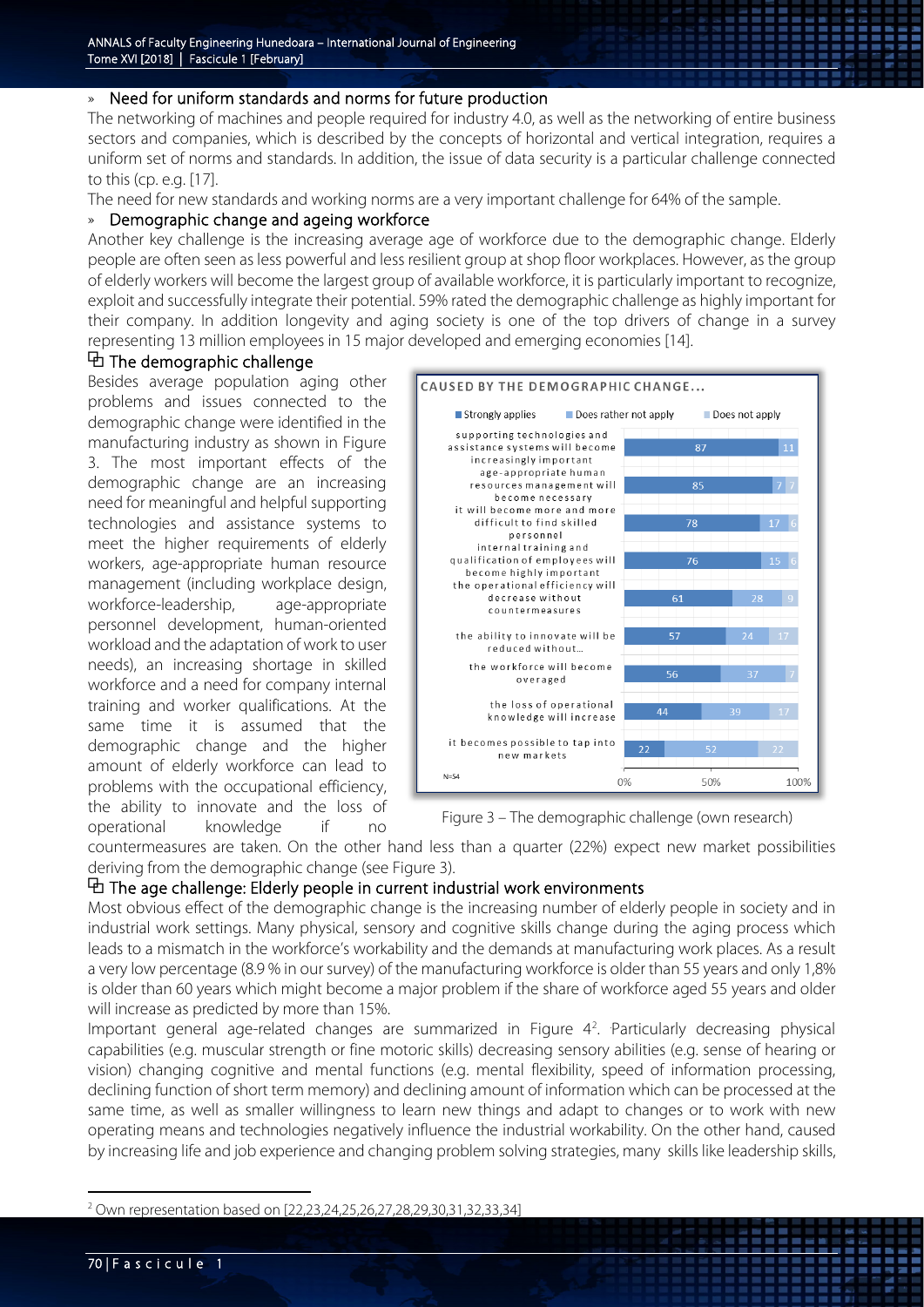self-organization skills, the ability to judge in new or complex situations, problem solving skills, social and teamwork-skills, etc. increase with age (cp. [22,23,24,25,26,27,28,29,30,31,32,33,34]).

In short many abilities tend to decrease when getting older and therefore older workforce has special requirements on workplace and work task design to perform to their potential. When age-related changes in skills and competencies are not considered in designing workplaces and work tasks, elderly people might not be able to work in a highly productive way. However industry will have to find a way in applying older workers in future and to make use of their specific advantages like their profound experience.



Figure 4 – Age related changes of human workability relevant skills (own representation based on<sup>1</sup>)

# $\Phi$  Elderly workers in industry 4.0 work environments

We have already discussed above, that as system complexity rises, and physical work is increasingly automated, new work tasks in Industry 4.0 are knowledge intensive and related to applying complex knowledge, searching for relevant knowledge, creating new knowledge and sharing/transmitting knowledge. Additionally, as the markets demand so and production technology is able to deliver smaller batch sizes and customized products, interaction between stakeholders within and across organizations, or even between private customers and producing organizations can be expected to increase. As discussed above elderly workers have no disadvantage in such work tasks, on contrary based on their experience and often increased organizational and social skills they might even perform better compared to their younger colleagues.

In 2014 a German study elaborated special skills and abilities needed for the implementation of Industry 4.0 [18]. Based on their results willingness for lifelong learning (86%), interdisciplinary thinking and acting (77%), IT competences (76%), the ability to



Figure 5 – Skill level at elderly workers (own research, questions based on [18])

permanently exchange with machines and networked systems (75%) and problem solving and optimization skills (75%) are seen as most important skills. After that system knowledge (72%), control of increasingly complex work processes (71%), the ability to work with indirect contacts (65%), structural participation in and the design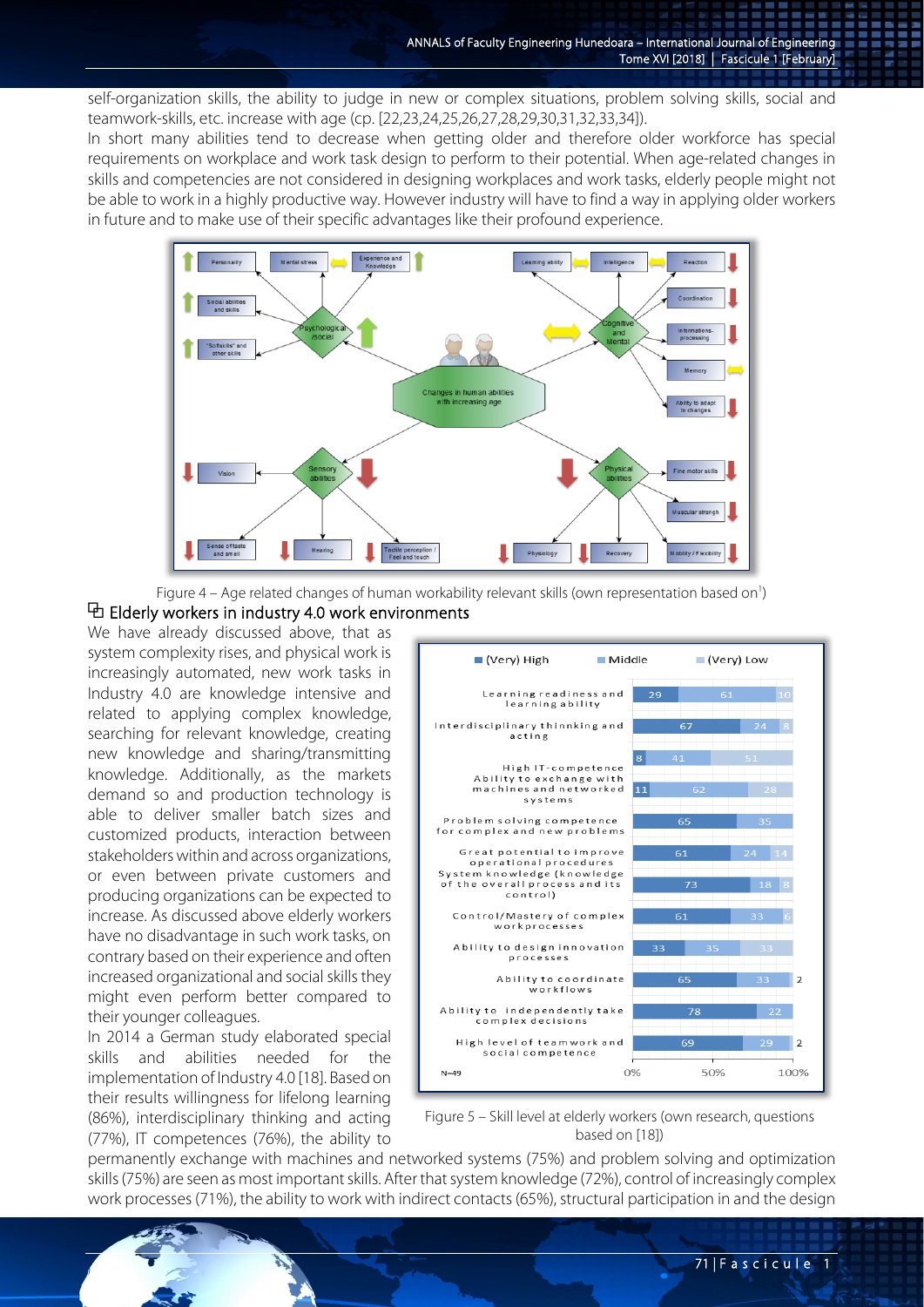of innovation processes (61%), increased coordination of workflows (60%) and independent decision making (53%) as well as increased social skills (43%) are seen as necessary skills (cp.[18]). On the other hand high physical abilities like strength or fine motoric skills are not seen as a core skills for future work (cp.[14]). As especially physical abilities and capabilities decline and cognitive respectively social abilities stay constant or increase, elderly workers have the same - or better - preconditions to work within this future industrial work settings.

Figure 5 summarize our survey results which rate the skill levels of the above mentioned skills at elderly industrial workforce. It shows that many important skills are rated as very high for elderly workers. Especially independent decision making in complex situations (78%), system knowledge and process understanding (73%), social and teamwork skills (69%), interdisciplinary thinking and acting (67%), problem solving and coordination skills (65%) are seen as strengths of this group (Figure 5). At the same time problems and need for assistance can be derived at the lower rated categories like IT competences, interacting and exchanging with new technologies, participation in innovation and lifelong learning (Figure 5).

As elderly possess many abilities that are needed for industry 4.0 - maybe even on a higher level than younger ones - it is of great importance to provide them with suitable working environments where they can perform at their capacity. To achieve such working environments several measures and solutions should be considered.

# 4. MEASURES AND POSSIBLE SOLUTIONS FOR AGE APPROPRIATE WORKING

# ⧉ Age Based work design

To tailor work environments to specific need of elderly workers is the aim of age-based workplace design which combines ergonomic findings with age related needs. As mentioned above elderly workers have different skills and abilities caused by several changes they experience in the aging process. Many of these changes do not influence their workability negatively. On the contrary their increased experience and competencies in complex and indirect tasks as for example interdisciplinary thinking, problem solving and process understanding makes them to a worthy resource for future work. To enable them to perform to their potential they need a work environment which addresses their different needs and preconditions. Important critical factors which have to be considered are (cp.[24,30,32,33,35,36,37,38]):

# » Organization of work:

Within the organization of work it has to be considered that monotone work tasks that require a steady concentration and very complex, abstract and totally new work tasks should be prevented from being given to elderly workers. Furthermore high workloads with time- and/or performance-pressure as well as a highly taktbounded and other-directed pace of work, selective and sub-divided attention as well as interruptions and disturbances should be prevented much more for older workforce.

### » Work environment:

Especially the decreasing visual capacity and the vulnerability to environmental conditions like illuminance or climate have to be considered more in detail. This means that labels and warnings have to be written in a proper contrast and size. Furthermore the increased sensibility to noise and vibrations as well as to the exposition to hazardous gases and substances should be considered.

### » Technology and operating means:

Different declining abilities of elderly workforce can partly be compensated by technology. For example a declining sense of vision can be compensated by adaptable symbols, contrasts and a color scheme. Therefor supporting technologies, assistance systems and human machine interfaces should be designed easy, intuitive, and adaptable to user needs to compensate for lower IT affinity and skills elderly workers might have. Regarding operating means high requirements regarding the reaction- and movement-capabilities as well as fine motor skills and none-ergonomic design of operating means should be avoided. Furthermore increased requirements regarding the manual precision of operating machines or tools are critical and should be assisted by technology.

### » Human factors:

Heavy loads to be carried, pulled or pushed as well as continued physical aerobic work with high necessary forces and sudden load-peaks should be completely avoided. Also constrained postures, longer static musclework and one-sided strain are much more critical to older workers. Moreover individual operating ranges and different body-forms are more important to be considered in work-place design for older workforce as their ability to adapt to non-optimal work and body postures decreases heavily.

### » Working- and break-time

Because of the changed bio-rhythm and the with age increasing inability to adapt to changing working times especially shift and night work has to be avoided. Proper breaks to guarantee recovery are of great importance. Also the possibility of flexible work- and break-times should receive greater attention.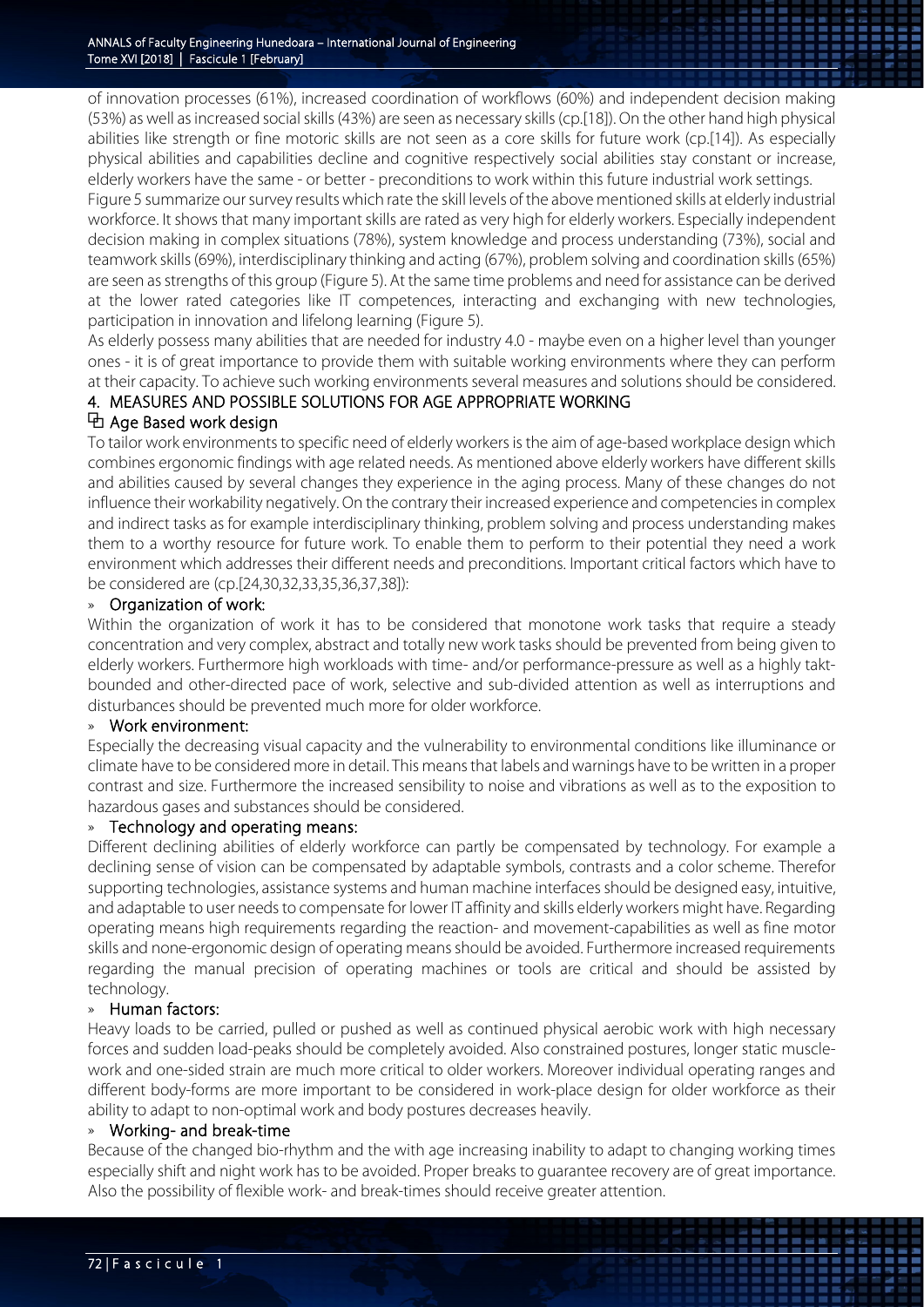### $\Phi$  Age related and age-based standardization

A widely used help in designing work for workforce with different needs is international and national standardization. Standards can serve as a pool of scientific and practical information und give advice in how to design different workplaces and work environments. The majority of 63% of the sample is using international and national standards in their working system (see Figure 6).

There are several areas where standardization and ageappropriate work design hit each other. Standards that are

important in both areas deal with disciplines of general and machinery safety, ergonomic standardization, accessible design of work environment, work places and operating means and finally of the field of standardization for people with special needs.

Whereas management and general safety standards as well as the machinery safety ones are used by many companies in the sample, lesser use ergonomic standards and only a few use standards that deal with persons with special needs (see Figure 7).

Further existing industrial standards from this six areas were screened, using an approach including the above described critical factors connected to age-based work design, in order to determine to what extend the special needs of elderly workforce is covered or not. From over 31.000 standards that are valid in Austria 100 standards were selected that cover the field of industrial workplaces and contain aspects that could be critical in accordance to these factors. After the extensive review of the selected standards about 77% of these standards were classified as standards with high or at least medium need for action in terms of elderly workforce. Therefore only 23% considered the specific



Figure 6 – Use of standards in working system design



Figure 7 – Used standards by Group



Figure 8 – Age-appropriate standards

characteristics of older workforce in a sufficient way (see Figure 8).

### ⧉ Assisting Technologies for elderly workers

As complexity and general work requirements get higher and higher, the workforce is in need for support and assistance to deal with the increasing demands. Technology can support humans physical work, collaboration and cooperation (interaction with other humans, social entities and technologies), and cognitive work. It will become necessary to find a distribution of work between technologies (computers) and humans, such that each does what each is best at. So, a partnership between computers and humans in industrial environments could contribute not only to making industrial production processes more efficient and flexible, but also making industrial work environments more attractive work environments for humans and especially elderly workers by extending and complementing their abilities.

#### » Support for physical work

Support for physical work in industrial settings is often addressed in automation and robotics literature and can take for example the following forms:

- ≡ Reinforce the physical abilities like strength or fine-motoric skills and lower the physical work related strain. This can be done by using exoskeletons, positioning devices, robots or automation of monotonous tasks (cp. [39])
- ≡ The adaption of tools and work places to different body sizes and movement areas and impaired ability to move parts of the body.
- ≡ Avoiding health risks by lower physical under- or overload through monitoring of body data like pulse rate or the dose of hazardous substances.
- Increasing occupational safety by improving work ergonomics and avoiding risks in human-machineinteraction for example though recognizing the human action-intension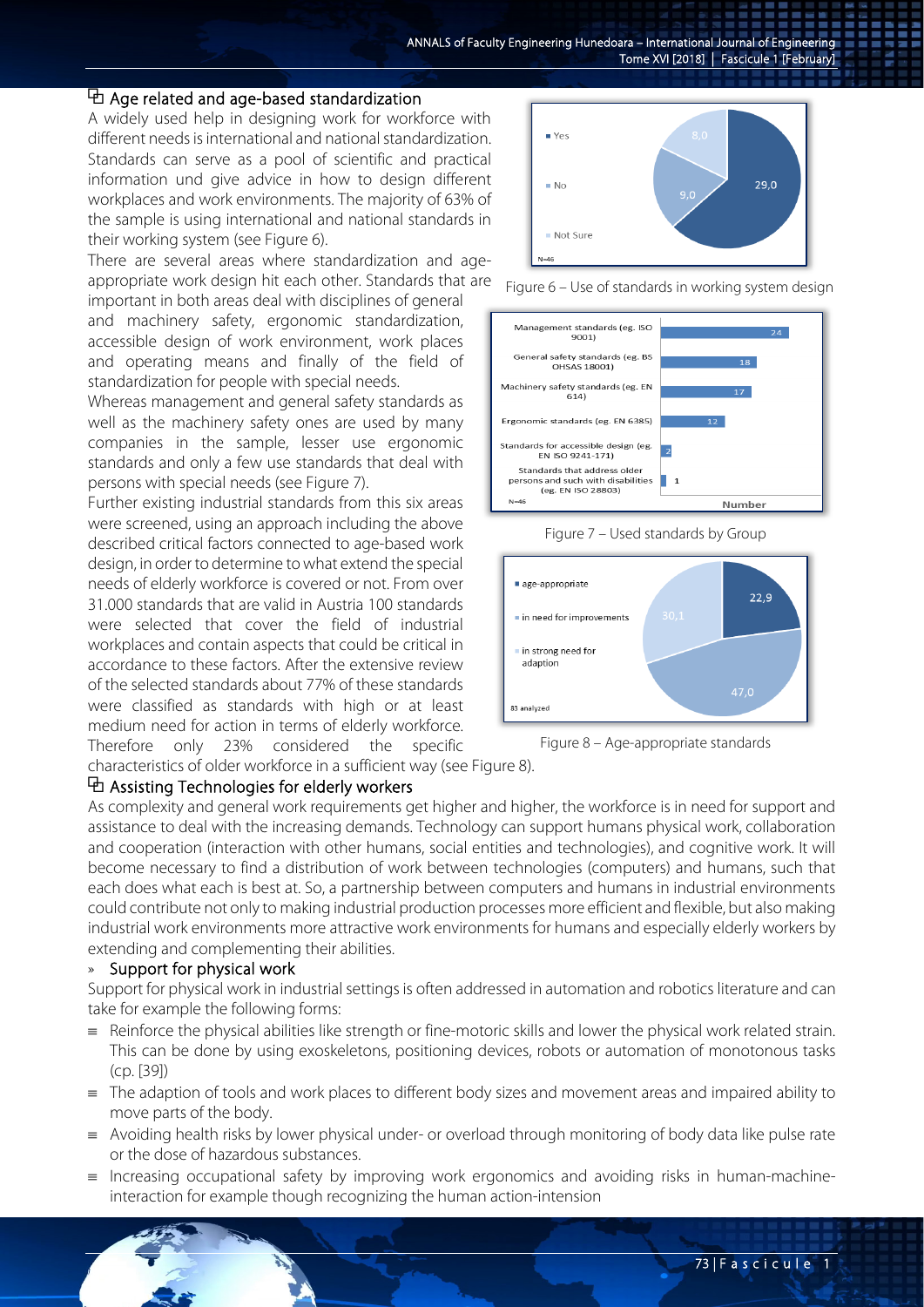≡ Adapt signals and warning signs to workers' physical characteristics, in particular to hearing or visual, or other sensory impairment.

# » Support for collaboration and cooperation

People need to communicate, to organize work (scheduling, planning, distribution of tasks, monitoring of tasks and results of work, etc.), and to ensure a common ground (e.g. standard work processes, best practices, joint vocabulary, etc.). Such work can be understood as articulation work, work that is necessary in order to make operative work efficient in collaborative settings (cp. [40]). A large field of research, called CSCW (computer supported cooperative work) deals with the support that ICT can give to just these kinds of tasks (communication, work organization, common ground) and the special needs related to elderly workforce.

# » Support for cognitive work

As industrial work becomes more knowledge intensive, support for cognitive work becomes highly relevant in manufacturing industry. Similar to support for physical work, technology can complement what humans can do. For instance, there are a variety of tasks that humans can do, but computers may be better at, such as looking for a specific, pre-defined pattern in a large database. There are other tasks, like finding a new workaround to a given problem that humans are better at.

Concrete examples for functionalities that extend or support humans in cognitive work are:

- ≡ Visualizing alternative decisions that take into account human information processing in order to reduce biases in decision-making.
- ≡ Lower required short-term memory effort by visualizing detailed on-demand information.
- Suggesting breaks to work, in order to ensure concentration. Such suggestions could take into account age, but could also be based on monitoring physiological signals such as pupil size.
- ≡ Lower the amount of errors made on the shop floor by real-time observation of the process and skill- and ability based work instructions.
- ≡ Supporting continuous professional training and learning.

# 5. CONCLUSIONS

As mentioned beforehand there is an increasing demand to focus on worker needs in industrial work settings caused by the demographic challenge and the technological development towards CPPS can be used to meet this demands. CPPS have a strong socio-technical character. Therefore it is necessary to use an approach which considers the three parts of such system: the human (H), the technology (T) and the organization (O) (cp. [41]). Figure 10 shows such a production system where humans and technologies work interconnected in new organizational patterns. These systems will have to meet quickly changing demands in the increasingly volatile markets and they will have to deal with external problems in their natural and social environment for example the demographic change and the average aging of population. As elaborated in the paper there are several issues which have to be considered and several levers which can be used to meet the requirements at the different crossings of the three factors (H-T, T-O, and H-O, see Figure 9 and Figure 10)



Figure 9 – Most important measures for elderly workers



Figure 10 – Levers for the demographic challenge (adapted from [4,41])

....

At the H-T connection innovative supporting technologies are seen as very important measure to facilitate work by 95% of the sample. Assistance systems, ICT and physical support through robotics and automation can enable the human and especially elderly workers to perform to their potential and compensate for physical or cognitive impairments. At the T-O interface age based industrial standardization, age based working methods, work- and workplace design (86%) and skill-based work division between humans with different abilities or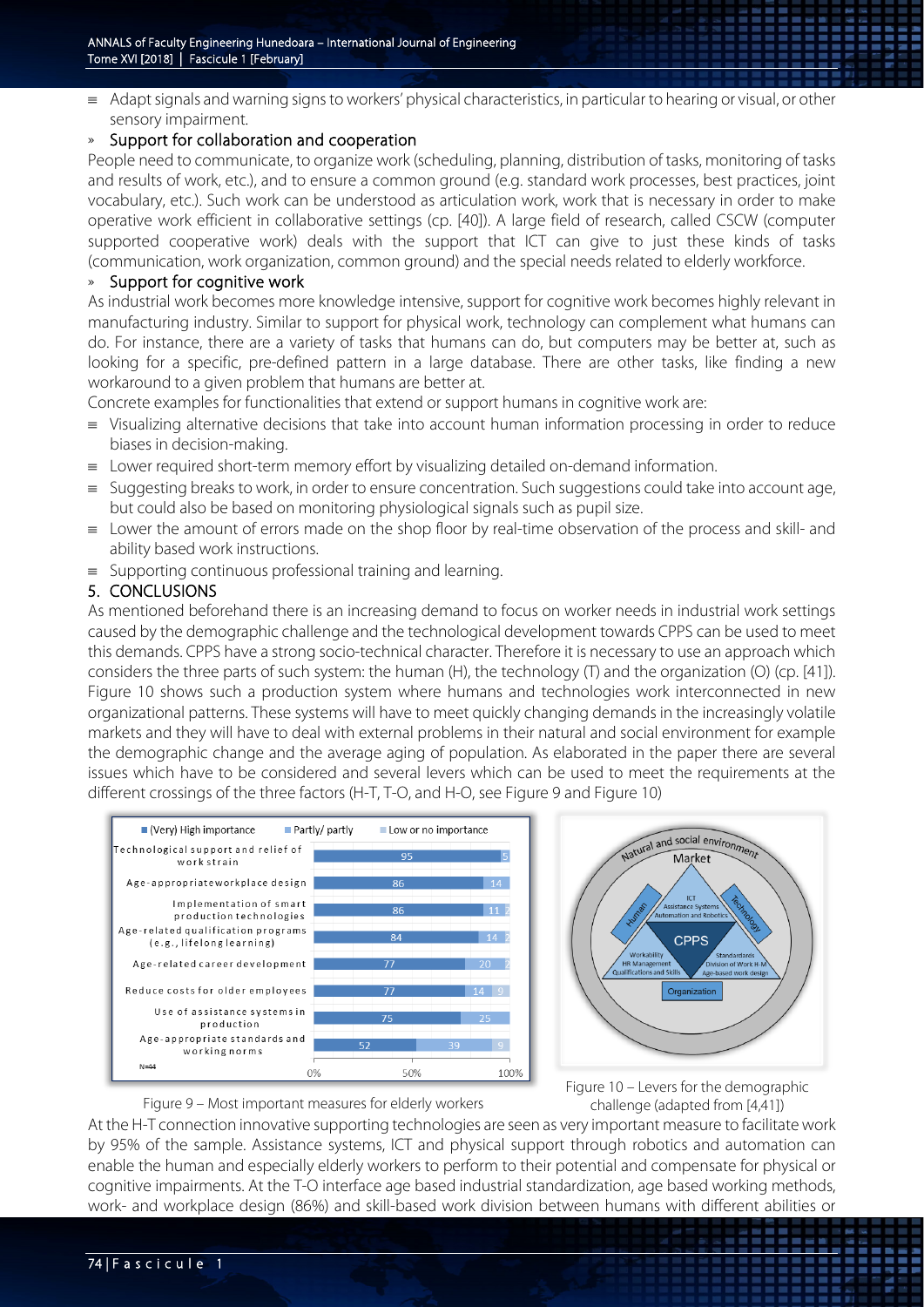humans and machines can be means to adapt work to human conditions. Finally at the H-O link caring about the worker´s workability (e.g. occupational health and safety systems), providing a suitable occupational education system to equip the workforce with the right qualifications and skills and an age-appropriate human resource management are important factors to keep workers efficiently in employment.

In a time of average ageing populations and increasing skilled workforce shortage the use of the high potential elderly workforce provides is essentially necessary for a sustainable human resource management. The experience of elderly workers combined with general human advantages like flexibility and creativity assisted by the right technologies working in age-appropriate work environments on organization will therefor become a central factor in the production systems of the future.

### Note

This paper is based on the paper presented at 9th International Conference "Management of Technology – Step to Sustainable Production" – MOTSP 2017, organized by Faculty of Mechanical Engineering and Naval Architecture of the University of Zagreb, CROATIA and University North, Varaždin, CROATIA, in Dubrovnik, CROATIA, 5 – 7 April 2017. References

- [1] Anil, M., Arunkumar P: Advanced technologies and humans in manufacturing workplaces: an interdependent relationship, International Journal of Industrial Ergonomics, 33(2004)4, 295-313.
- [2] Bauernhansl, T. et al.: Industrie 4.0 in Produktion, Automatisierung und Logistik. Anwendung, Technologien, Migration. 1. Aufl., SPRINGER, Wiesbaden, 2014.
- [3] Botthof, A.: Zukunft der Arbeit im Kontext von Autonomik und Industrie 4.0. In: Botthof A. u. Hartmann E.A., Zukunft der Arbeit in Industrie 4.0. Springer Vieweg. Berlin, 2015, 4-6.
- [4] Deuse, J. et al.: Gestaltung von Produktionssystemen im Kontext von Industrie 4.0. In: Botthoff A., Harmann, E. A.: Zukunft der Arbeit in Industrie 4.0. Springer Vieweg, Berlin, 2015.
- [5] Gehrke, L. et al.: A Discussion of Qualifications and Skills in the Factory of the Future: A German and American Perspective, Conference Paper, 2015.
- [6] Riley, J: Rising life expectancy: a global history, Cambridge University Press, Cambridge 2001.
- [7] WHO: World Health Statistics 2016: Monitoring health for the SDGs, www.who.int/gho/publications/ world\_health\_statistics/2016/EN\_WHS2016\_AnnexB.pdf?ua=1, 2016-10-17.
- [8] WHO: Austria: WHO statistical profile online, www.who.int/gho/countries/aut. pdf?ua=1, 2016-11-17
- [9] Siemens AG: Competencies for the future of manufacturing, Siemens Industry Journal, (2013)2, 11-25.
- [10] Bächler, L. et al.: Über die Entwicklung eines prozedul-interaktiven Assistenzsystems für leistungsgeminderte und –gewandelte Mitarbeiter in der manuellen Montage, In: Rathmayer, S., Pongratz P. (Eds.), Proceedings of DeLFI Workshops 2015 (DeLFI 2015), München, Germany, 1st September 2015.
- [11] Steinhilper, R. et. al.: Komplexität messbar machen; Eine Methodik zur Quantifizierung von Komplexitätstreibern und -wirkungen am Beispiel der Refabrikation, ZWF Zeitschrift für wirtschaftlichen Fabrikbetrieb, 107(2012), 360-365.
- [12] Bischoff, J. et al.; Studie Erschließung der Potenziale der Anwendung von Industrie 4.0 im Mittelstan,. Agiplan GmbH, Fraunhofer IML, ZENIT GmbH, 2015.
- [13] Schumacher, A. et. al: Von Smart Technologies zur Smart Factory, WINGBusiness, (2016)2, 14-18.
- [14] World Economic Forum: The future of jobs, Employment, Skills and Workforce Strategy for the Fourth Industrial Revolution, www3.weforum.org/docs/WEF\_Future\_of\_Jobs.pdf, 2016-12-16.
- [15] Kagermann, H. et. al.: Umsetzungsempfehlungen für das Zukunftsprojekt Industrie 4.0 Abschlussbericht des Arbeitskreises Industrie 4.0, Forschungsunion im Stifterverband für die Deutsche Wissenschaft, Berlin, 2013.
- [16] Frey, C. B., Osborne, M. A: The future of employment: How susceptible are jobs to computerisation?, 2013, www.oxfordmartin.ox.ac.uk/downloads/academic/The\_Future\_ of\_Employment .pdf, 2016-8-7
- [17] Spath, D. (Ed.), Ganschar, O., Gerlach, S., Hämmerle, M., Krause, T., Schlund, S.: Studie: Produktionsarbeit der Zukunft – Industrie 4.0. 2013.
- [18] Schlund, S. et. al. Studie Industrie 4.0 Eine Revolution der Arbeitsgestaltung, Ingenics AG, Fraunhofer IAO, 2014.
- [19] Kelloway, E. K., Barling, J.: Knowledge work as organizational behavior. International Journal of Management Reviews, 2(2000), 287–304.
- [20] Ludwig, T. et al.: Arbeiten im Mittelstand 4.0 KMU im Spannungsfeld des digitalen Wandels, 2016.
- [21] Simon, W.: Blick in die Zukunft: Industrie 4.0. Industrial Engineering, 2(2013), 38-40 Biermann, H., Weißmantel, H.: Regelkatalog SENSI-Geräte: bedienerfreundlich und barrierefrei durch das richtige Design, Inst. für Elektromechanische Konstruktionen, Darmstadt, 1997, www.emk.tudarmstadt.de/~weissmantel/sensi/sensi.html, 2015-07-20.
- [22] Blumberger, W. et al.: Arbeit Alter Anerkennung, IBE-Research Report, Volumen 2, Linz, 2004.
- [23] Ilmarinen, J., Tempel, J.: Working ability 2010 What can we do so that you stay healthy?, Hamburg, 2002.
- [24] Ilmarinen, J.: Towards a Longer Work life! Ageing and the Quality of Work life in the European Union, Finnish Institute of Occupational Health, Ministry of Social Affairs and Health and Juhani Ilmarinen, 2006.